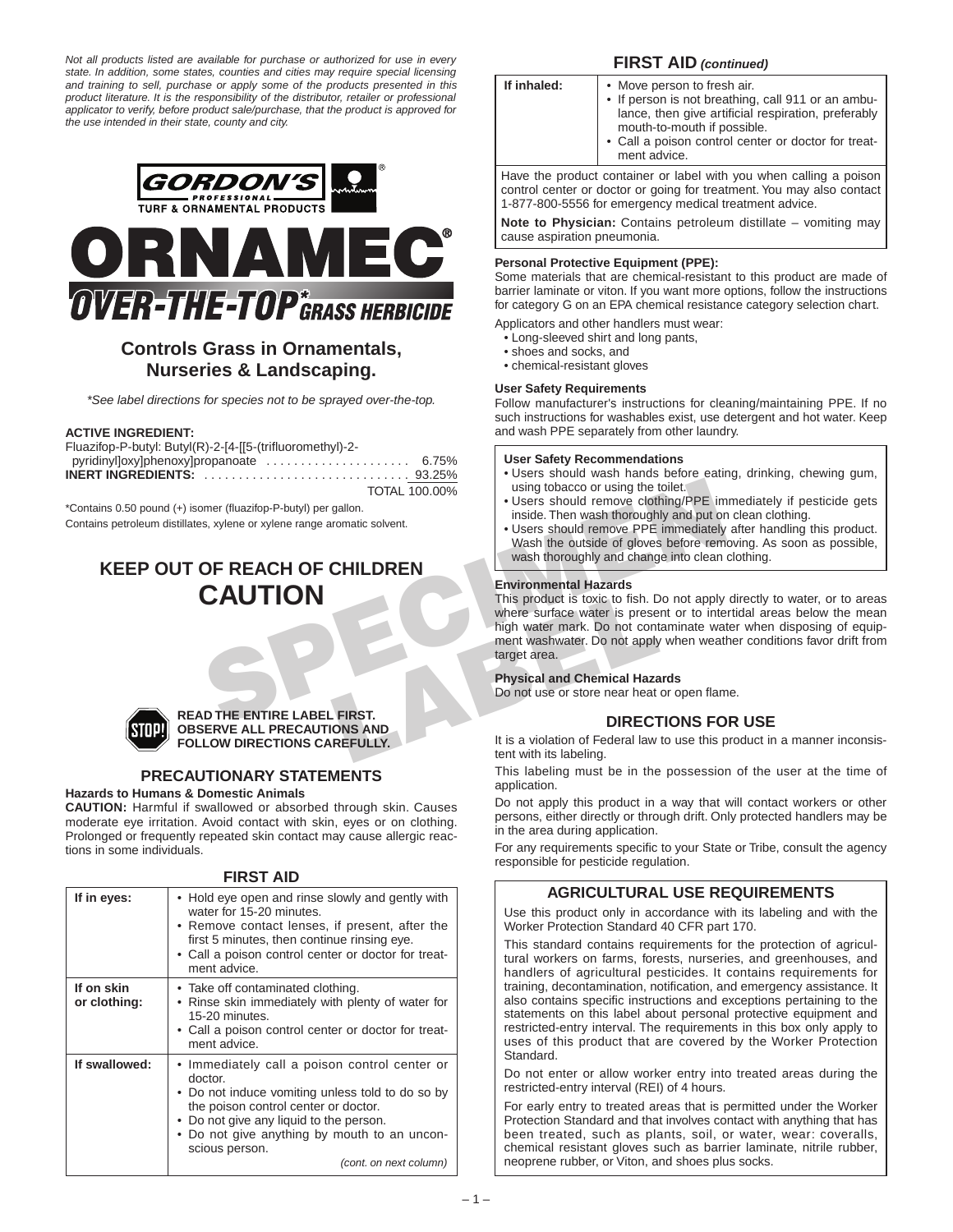# **GENERAL INFORMATION**

ORNAMEC® is a selective postemergence herbicide for control of annual and perennial grass weeds. ORNAMEC does not control broadleaf weeds or sedges.

Control Symptoms — ORNAMEC is a systemic herbicide which moves from the treated foliage into the shoots, roots, rhizomes, stolons, and growing points (meristematic regions) of treated grass weeds. Excellent control of a wide range of annual and perennial grass weeds will be obtained with ORNAMEC when applied as directed on this label.

Growth of treated grass weeds stops soon after application. Symptoms include loss of vigor, yellowing and/or reddening, and eventual death to the treated grass plant. Symptoms are generally observed within one to three weeks, depending on grass weed species and environmental conditions.

ORNAMEC can be used to control grass weeds in many newly transplanted and established ornamentals, trees, shrubs and groundcovers in noncrop areas. See the following Tables 1 through 4 for specific uses.

Application of ORNAMEC may be made over-the-top to ornamentals listed in Table 1. Plants listed in Tables 2 through 4 should have a directed spray applied to prevent contact of spray with foliage. If the growth habit of the plant or other factors do not allow a directed spray, an over-the-top application can be made to plants in Tables 2-4. However, there is the possibility of damage in the range listed for each table when applied at label rates.

#### **Do not apply to ornamentals that may be harvested for food within one year after application.**

#### **Do not apply this product through any type or irrigation system.**

**NOTICE TO BUYER AND USER:** It is impossible to test every species and variety or cultivar of ornamental or nursery plants under all conditions. Plant tolerance of pesticides vary as conditions vary. Plant tolerance of ORNAMEC at label rates has been found to be acceptable within the ranges specified for the indicated genera and species. Neither the manufacturer nor the seller has determined whether or not ORNAMEC can be used on plants not specified on this label. The professional user should determine if ORNAMEC can be used prior to use.

# **APPLICATION DIRECTIONS**

Timing — For ornamental use apply to actively growing grass weeds before they exceed the recommended growth stages shown below.

Do not apply ORNAMEC herbicide if rainfall is expected within 1 hour.

**ALWAYS ADD A NONIONIC SURFACTANT** containing at least 75% surface wetting agent at 0.25% vol./vol. (8 fl. oz. per 25 gallons) of finished spray volume.

# **SPOT TREATMENTS TO CONTROL GRASS IN ORNAMENTALS, NURSERIES AND LANDSCAPING AREAS**

Mix ORNAMEC and only a nonionic surfactant with water according to the amounts shown below. Spray to obtain thorough coverage, but do not spray to runoff. Re-treat if necessary.

|                                            |                              | <b>Add These Amounts*</b>            |
|--------------------------------------------|------------------------------|--------------------------------------|
| <b>To Make This</b><br><b>Spray Volume</b> | <b>ORNAMEC</b>               | <b>Nonionic</b><br><b>Surfactant</b> |
| 1 gal.                                     | $2.5$ fl. oz.<br>$(5$ tbsp.) | $1/3$ fl. oz.                        |
| $10$ gal.                                  | 26 fl. oz.                   | $3$ fl. oz.                          |
| 25 gal.                                    | 64 fl. oz.                   | $1/2$ pint                           |
| 50 gal.                                    | 128 fl. oz.                  | 1 pint                               |

 $*1$  fluid ounce (fl. oz.) = 2 tablespoons = 6 teaspoons

# **ANNUAL AND PERENNIAL GRASS CONTROL RECOMMENDATIONS**

- Use 64 to 96 fl. oz. of ORNAMEC herbicide per acre and 0.25% vol./vol. (8 fl. oz. per 25 gallons) of a nonionic surfactant. For perennial grasses, use 96 fl. oz. of ORNAMEC per acre per application and three applications will be needed.
- Spray to obtain thorough coverage of grass foliage, but not to runoff. Repeat treatments may be necessary to provide full season control.
- Use standard pesticide hollow cone or flat fan nozzles.
- Apply ORNAMEC herbicide to actively growing grasses before they exceed the recommended growth stages shown below.
- Do not apply ORNAMEC herbicide to grasses which are stressed due to moisture, temperature, low soil fertility, mechanical or chemical injury.
- Do not apply to grasses which have tillered, formed seedheads, or exceeded recommended growth stages.
- Apply ORNAMEC herbicide when the first grass species in a mixed grass weed population reaches the recommended growth stage for treatment.

#### **BERMUDAGRASS CONTROL IN ZOYSIAGRASS AND TALL FESCUE TURF:**

ORNAMEC may also be used to suppress and eventually control some undesirable grasses in turf areas. To control common bermudagrass and hybrid bermudagrass, follow the directions below:

#### **Bermudagrass Control in Zoysiagrass:**

| $\sim$ . Occ are reporting radico ranged to ref                                                                                                                                                                                                                                                 |              |                                                                                                                                                                                                                                                                                                                                                                                                                                                                                        |
|-------------------------------------------------------------------------------------------------------------------------------------------------------------------------------------------------------------------------------------------------------------------------------------------------|--------------|----------------------------------------------------------------------------------------------------------------------------------------------------------------------------------------------------------------------------------------------------------------------------------------------------------------------------------------------------------------------------------------------------------------------------------------------------------------------------------------|
| C may be made over-the-top to ornamentals<br>listed in Tables 2 through 4 should have a<br>o prevent contact of spray with foliage. If the<br>or other factors do not allow a directed spray,<br>ation can be made to plants in Tables 2-4.<br>ssibility of damage in the range listed for each | Late Spring: | Apply 12 to 16 fluid ounces of this product per<br>acre with a nonionic surfactant. This application<br>should be made around June 1 and repeated at<br>28 to 30 days. For spot treatments use 0.3 fluid<br>ounce (2 teaspoons) of this product and 0.3 fluid<br>ounce (2 teaspoons) of nonionic surfactant in<br>one gallon of water to treat 1,000 square feet.                                                                                                                      |
| el rates.<br>entals that may be harvested for food within<br>οn.                                                                                                                                                                                                                                | Mid Summer:  | During hot summer weather use 16 to 20 fluid<br>ounces of product per acre with a nonionic sur-<br>factant. For spot treatments use 0.4 fluid ounces                                                                                                                                                                                                                                                                                                                                   |
| ct through any type or irrigation system.                                                                                                                                                                                                                                                       |              | (2.5 teaspoons) of this product and 0.3 fluid<br>ounce (2 teaspoons) of nonionic surfactant in                                                                                                                                                                                                                                                                                                                                                                                         |
| <b>D USER:</b> It is impossible to test every species                                                                                                                                                                                                                                           |              | one gallon of water to treat 1,000 square feet.                                                                                                                                                                                                                                                                                                                                                                                                                                        |
| of ornamental or nursery plants under all<br>ce of pesticides vary as conditions vary. Plant<br>at label rates has been found to be acceptable                                                                                                                                                  |              | <b>NOTE:</b> The 20 fluid ounce rate could cause<br>temporary turf discoloration.                                                                                                                                                                                                                                                                                                                                                                                                      |
| ified for the indicated genera and species.<br>er nor the seller has determined whether or<br>used on plants not specified on this label.<br>hould determine if ORNAMEC can be used                                                                                                             | Late Summer: | When bermudagrass is preparing for dormancy<br>use 8 to 12 fluid ounces of this product per acre<br>with a nonionic surfactant. For spot treatments<br>use 0.25 fluid ounces (1.5 teaspoons) of this<br>product with 0.3 fluid ounce (2 teaspoons) of non-<br>ionic surfactant in one gallon of water to treat                                                                                                                                                                         |
| <b>ICATION DIRECTIONS</b>                                                                                                                                                                                                                                                                       |              | 1,000 square feet.                                                                                                                                                                                                                                                                                                                                                                                                                                                                     |
| al use apply to actively growing grass weeds<br>ecommended growth stages shown below.<br>herbicide if rainfall is expected within 1 hour.<br><b>ONIC SURFACTANT</b> containing at least 75%<br>t 0.25% vol./vol. (8 fl. oz. per 25 gallons) of                                                  |              | <b>Bermudagrass Control in Tall Fescue:</b><br>Apply 20 to 24 fluid ounces of product per acre. For spot treatment use<br>0.5 fluid ounce (1 tablespoon) of this product with 0.3 fluid ounce<br>(2 teaspoons) of nonionic surfactant in one gallon of water to treat<br>1,000 square feet. The first application should be made in early spring<br>(April/May) when bermudagrass is breaking dormancy. The second<br>application should be during September/October when bermudagrass |
| <b>ENTS TO CONTROL GRASS IN</b>                                                                                                                                                                                                                                                                 |              | is preparing for dormancy. Applications during the hot months of                                                                                                                                                                                                                                                                                                                                                                                                                       |

#### **Bermudagrass Control in Tall Fescue:**

Apply 20 to 24 fluid ounces of product per acre. For spot treatment use 0.5 fluid ounce (1 tablespoon) of this product with 0.3 fluid ounce (2 teaspoons) of nonionic surfactant in one gallon of water to treat 1,000 square feet. The first application should be made in early spring (April/May) when bermudagrass is breaking dormancy. The second application should be during September/October when bermudagrass is preparing for dormancy. Applications during the hot months of summer should be avoided.

**NOTE:** This application will show slight discoloration to desirable turfgrass. Desirable grasses should recover within 10 to 14 days. Weather and cultural treatments can also affect applications. Use a minimum spray volume of 30 gallons of water per acre.

| <b>ANNUALS</b>                                                                                                                                                                                                                                                                                                                                                                                                                                                                                                                                                                                                                                                                                                                                                                                              |                                                                                |  |  |
|-------------------------------------------------------------------------------------------------------------------------------------------------------------------------------------------------------------------------------------------------------------------------------------------------------------------------------------------------------------------------------------------------------------------------------------------------------------------------------------------------------------------------------------------------------------------------------------------------------------------------------------------------------------------------------------------------------------------------------------------------------------------------------------------------------------|--------------------------------------------------------------------------------|--|--|
| <b>Grass Species</b>                                                                                                                                                                                                                                                                                                                                                                                                                                                                                                                                                                                                                                                                                                                                                                                        | <b>Growth Stage</b>                                                            |  |  |
| Barnyardgrass (Echinochloa crusgalli)<br>Broadleaf signalgrass (Brachiaria platyphylla)<br>Crabgrass, large (Digitaria sanguinalis)<br>Crabgrass, smooth (Digitaria ischaemum)<br>Fall panicum (Panicum dichotomiflorum)<br>Field sandbur (Cenchrus pauciflorus)<br>Foxtail, giant <i>(Setaria faberi)</i><br>Foxtail, green (Setaria viridis)<br>Foxtail, yellow (Setaria lutescens)<br>Goosegrass (Eleusine indica)<br>Guineagrass, seedling (Panicum maximum)<br>Itchgrass (Rottboellia exaltata)<br>Johnsongrass, seedling (Sorghum halepense)<br>Junglerice (Echinochloa colonum)<br>Prairie cupgrass (Eriochloa contracta)<br>Red rice (Oryza sativa)<br>Shattercane/Wildcane/Volunteer milo (Sorghum bicolor)<br>Southern sandbur (Cenchrus echinatus)<br>Southwestern cupgrass (Eriochloa gracilis) | 2 to 8 inches tall, before<br>tillering and/or heading<br>(cont. on next page) |  |  |
|                                                                                                                                                                                                                                                                                                                                                                                                                                                                                                                                                                                                                                                                                                                                                                                                             |                                                                                |  |  |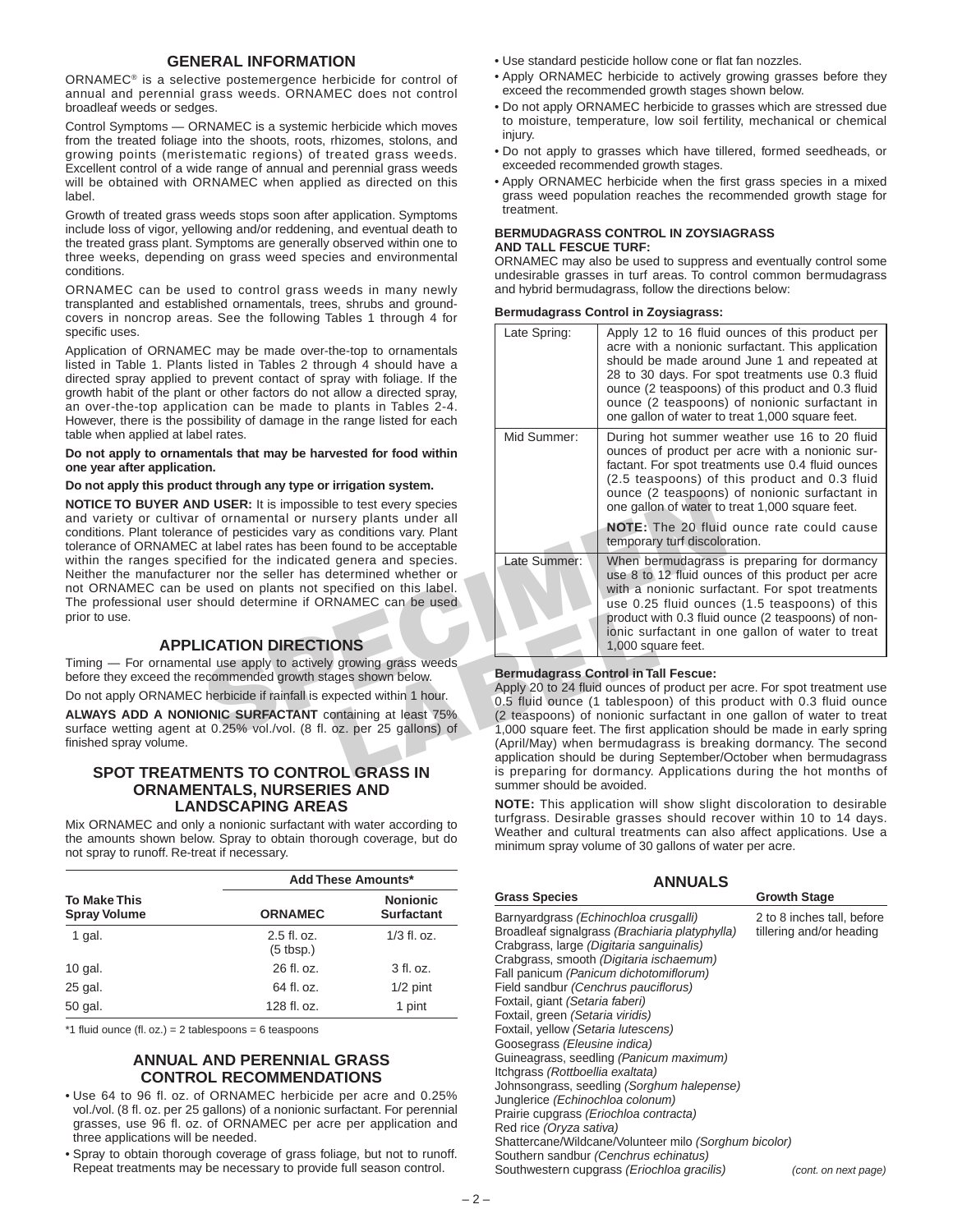#### **ANNUALS** *(cont.)*

**Grass Species Growth Stage**

Texas panicum *(Panicum texanum)* Volunteer barley *(Hordeum vulgare)* Volunteer oats *(Avena fatua)* Volunteer rye *(Secale cereale)* Volunteer corn *(Zea mays)* Volunteer wheat *(Triticum aestivum)* Wild oats *(Avena fatua)* Wild proso millet *(Panicum miliaceum)* Witchgrass *(Panicum capillare)* Woolly cupgrass *(Eriochloa villosa)*

# **PERENNIALS\***

| <b>UI ASS OPECIES</b>                       | Growth Stage                                                                           |
|---------------------------------------------|----------------------------------------------------------------------------------------|
| Bermudagrass (Cynodon dactylon)             | 4 to 8 inches runners                                                                  |
| Guineagrass (Panicum maximum)               | 6 to 12 inches tall before seedhead<br>initiation                                      |
| Quackgrass (Agropyron repens)               | 6 to 10 inches                                                                         |
| Rhizome johnsongrass<br>(Sorghum halepense) | 8 to 18 inches tall and before boot<br>stage                                           |
| Torpedograss* (Panicum repens)              | 3 to 6 inches tall (1st application)<br>2 to 3 inches tall (subsequent<br>application) |
| Wirestem muhly<br>(Muhlenbergia frondosa)   | 4 to 12 inches tall before seedhead<br>initiation                                      |

**\*For perennial grasses, use 96 fl. oz./A/application. Three applications will be needed.**

#### **TABLE 1**

**Grass Species Growth Stage**

| be needed.                                                |                           | UNIVES                              |                |
|-----------------------------------------------------------|---------------------------|-------------------------------------|----------------|
|                                                           | Cholla cactus             | C                                   |                |
| <b>TABLE 1</b>                                            |                           | Cleyera                             | C              |
| OVER-THE-TOP APPLICATIONS may be applied to the following | Cleyera                   | $\overline{I}$                      |                |
| ornamentals: Use only a nonionic surfactant.              |                           | Coffee                              | Ċ              |
|                                                           |                           | Coleus                              | C              |
| <b>Common Name or Variety</b>                             | <b>Scientific Name</b>    | Cologreen                           | J              |
| Abbotswood                                                | Physocarpus fruticosa     | Common boxwood                      | B              |
| Acacia ongerops                                           | Acacia redolens           | Common yarrow                       | Α              |
| Admiral                                                   | Juniperus horizontalis    | Compact burningbush                 | K              |
| African cassia                                            | Cassia didymobotrya       | Compact cranberrybush viburnum      | ν              |
| African fern pine                                         | Podocarpus gracilior      | Compact inkberry                    | $\mathcal{U}$  |
| African sumac standard                                    | Rhus lancea               | Concolor fir                        | Α              |
| Algerian ivy                                              | Hedera canariensis        | Coral beauty                        | C              |
| Aloe                                                      | Aloe vera                 | <b>Coral bells</b>                  | R              |
| Aloe                                                      | Aloe zanzibarica          | Cornelian cherry dogwood            | C              |
| Althea                                                    | Hibiscus syriacus         | Coronation gold                     | Α              |
| American holly                                            | llex opaca                | Cotoneaster                         | C              |
| American sweetgum                                         | Liquidambar styraciflua   | Cotoneaster                         | C              |
| Amoenum                                                   | Rhododendron obtusum      | Cotoneaster                         | C              |
| Amur river                                                | Ligustrum amurense        | Cranesbill                          | G              |
| Annual statice                                            | Statice sinuata           | <b>Creeping Charlie</b>             | $\overline{P}$ |
| Anthony Waterer                                           | Spiraea x bumalda         | Creeping fig                        | F              |
| Arborvitae                                                | Thuja orientalis          | Crepe myrtle                        | L              |
| Arizona ash                                               | Fraxinus velutina         | Crimson pygmy                       | B              |
| Arrowwood viburnum                                        | Viburnum dentatum         | Crispa spirea                       | S              |
| Asiatic jasmine                                           | Trachelospermum asiaticum | Crossandra                          | C              |
| Aucuba                                                    | Aucuba japonica           | Croton                              | C              |
| Aurea                                                     | Philadelphus coronarius   | Crown vetch                         | V              |
| Australia willow                                          | Geijera parviflora        | Daylily                             | $\mathsf{H}$   |
|                                                           | Syzgium paniculatum       | Debbie, Jennie, Mahogany, Stargazer | G              |
| Australian bush cherry                                    |                           | Delaware Valley white               | R              |
| Australian tea tree                                       | Leptospermum laevigatum   | Densata                             | $\overline{P}$ |
| Austrian pine/Black pine                                  | Pinus nigra               | Dense yew                           | T              |
| Autumn's sage                                             | Salvia greggii            | Desert fern tree                    | L              |
| Banksia                                                   | Rosa banksiae             | Desert gum                          | Ė              |
| Barbados aloe                                             | Aloe barbadensis          | Desert willow                       | $\overline{P}$ |
| <b>Barrel cactus</b>                                      | Ferocactus sp.            | Doublefile viburnum/tomentosum      | $\vee$         |
| <b>Bellflower</b>                                         | Campanula carpatica       | Douglas fir                         | $\overline{P}$ |
| <b>Billiard spirea</b>                                    | Spiraea x billiardii      | Dusty miller                        | C              |
| Bird of paradise                                          | Caesalpinia gilliesii     | Dwarf Alberta                       | $\overline{P}$ |
| Bird of paradise                                          | Strelitzia reginae        | Dwarf burford holly                 | $\mathcal{U}$  |
| Bittle brush                                              | Encelia farinosa          |                                     | P              |
| Blaauw's pink                                             | Rhododendron sp.          | Dwarf Ninebark, Nanus               | P              |
| <b>Black hills</b>                                        | Picea glauca              | Dwarf Swiss mountain pine           |                |
| Blue point                                                | Juniperus chinensis       | Dwarf yaupon/Tall yaupon            | $\mathcal{U}$  |
| Blue spruce                                               | Picea pungens             | Eastern hemlock                     | Τ              |
| Blue star creeper                                         | Isotoma sp.               | Eastern white pine                  | P              |
| Blue vase juniper                                         | Juniperus chinensis       | Elizabeth Gable                     | R              |
| Bottle-brush                                              | Callistemon lanceolatus   | Ellen Danica, Grape ivy             | С              |
| Boule de neige                                            | Rhododendron sp.          | Emerald green                       | Τ              |

### **TABLE 1 (continued)**

Bradford pear *Pyrus calleryana* Brazilean pepper tree *Schinus terebinthifolius* Brazilwood *Caesalpinia cacalaco* Brown beam *Sedum guatemalense* Brush cherry *Eugenia myrtifolia* Buffalo *Juniperus sabina* Bush honeysuckle *Diervilla lonicera* Bush morningglory *Convolvulus oneorum* California pepper tree *Schinus molle* Camellia *Camellia japonica* Canary Island date palm *Phoenix canariensis* Canary Island pine *Pinus canariensis* Candelabra plant *Euphorbia lactea* Candytuff *Iberis sempervirens* Cane plumbago *Plumbago capensis* Cape honeysuckle *Tecomaria capensis* Capeweed *Arctotheca calendula* Caricature plant *Graptophyllum pictum* Carob tree *Ceratonia siliqua* Carolina cherry *Prunus caroliniana compacta* Carolina Jessamine *Gelsemium sempervirens* Century plant *Agave americana* Chilean mesquite *Prosopis chilensis* Chinese fan palm *Livistona chinenis* Chinese hibiscus *Hibiscus rose-sinensis* Chionoides rhododendron *Rhododendron catawbiense* Chives *Allium schoenoprasum* Cholla cactus *Opuntia Cholla* Cleyera *Cleyera* spp. Cleyera *Ternstroemia gymnanthera* Coffee *Coffea arabica* Coleus *Coleus x hybridus* Cologreen *Juniperus scopulorum* Common boxwood *Buxus sempervirens* Common yarrow *Achillea millefolium* Compact burningbush *Kochia scoparia trychophylla* Compact cranberrybush viburnum *Viburnum trilobum* Compact inkberry *Ilex glabra* Concolor fir *Abies concolor* Coral beauty *Cotoneaster dammeri* Coral bells *Rhododendron obtusum* Cornelian cherry dogwood *Cornus mas* Coronation gold *Achillea filipendulina* Cotoneaster *Cotoneaster apiculata* Cotoneaster *Cotoneaster microphyllus* Cotoneaster *Cotoneaster repens* Cranesbill *Geranium pratense* Creeping Charlie *Pilea nummularifolia* Creeping fig *Ficus repens* Crepe myrtle *Lagerstroemia indica* Crispa spirea *Spiraea x bumalda* Crossandra *Crossandra nilotica* Croton *Codiaeum variegatum* Crown vetch *Vicia* sp. Daylily *Hemerocallis hybrids* Debbie, Jennie, Mahogany, Stargazer *Gladiolus x hortulanus* Delaware Valley white *Rhododendron* sp. Densata *Picea glauca* Dense yew *Taxus x media* Desert fern tree *Lysiloma thornberii* Desert gum *Eucalyptus rudis* Desert willow *Pittosporum phillyraeoides* Doublefile viburnum/tomentosum *Viburnum plicatum* Douglas fir *Pseudotsuga menziesii* Dusty miller *Centaurea cineraria* Dwarf Alberta *Picea glauca* Dwarf burford holly Dwarf Ninebark, Nanus *Physocarpus opulifolius* Dwarf Swiss mountain pine *Pinus mugo* Dwarf yaupon/Tall yaupon *Ilex vomitoria* Eastern hemlock *Tsuga canadensis* Eastern white pine *Pinus strobus* Elizabeth Gable *Rhododendron* "Gable Hybrid" Ellen Danica, Grape ivy *Cissus rhombifloia* Emerald green *Thuja occidentalis*

**Common Name or Variety Scientific Name** Bush lantana *Lantana camara* Crimson pygmy *Berberis thunbergii*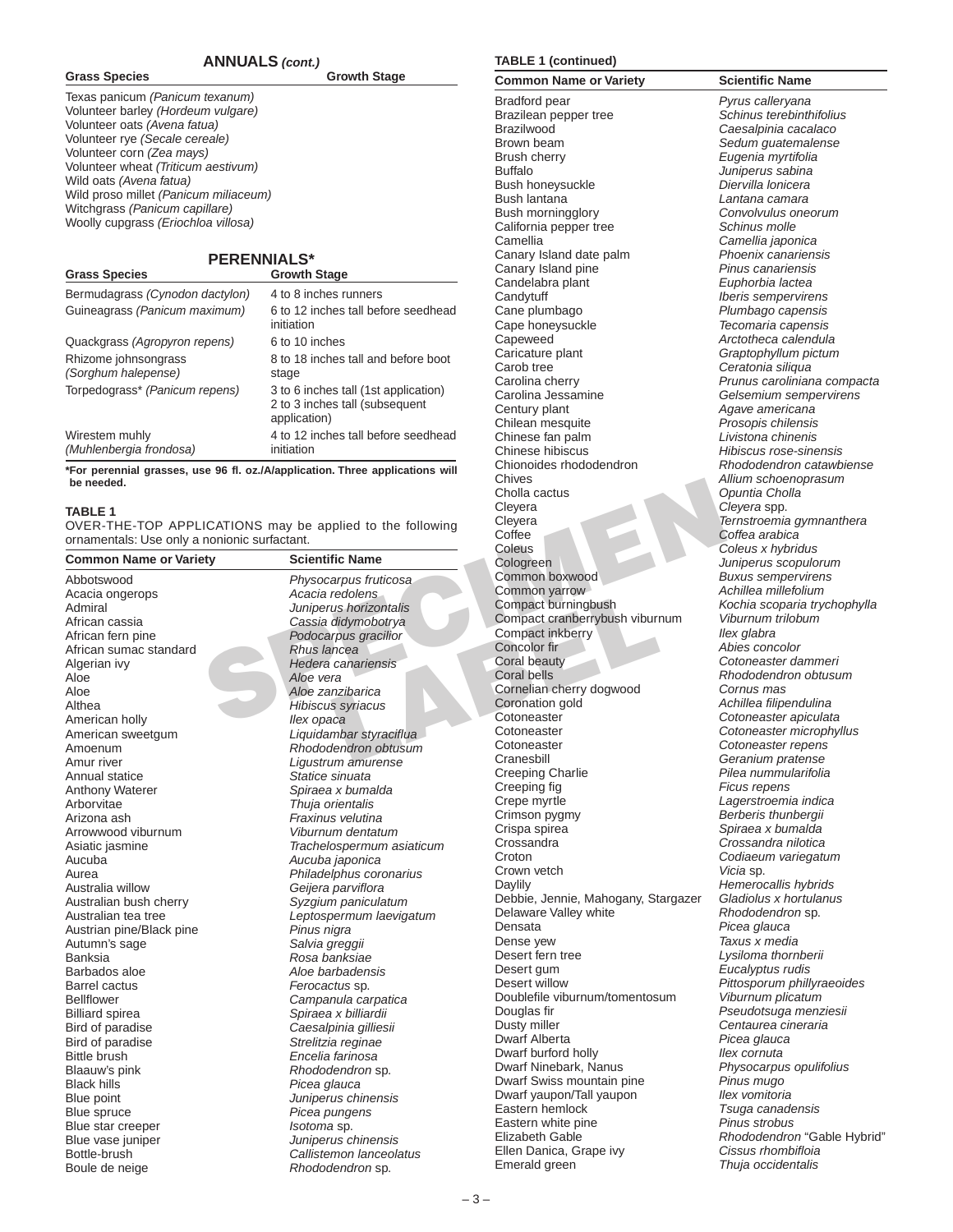#### **TABLE 1 (continued)**

**Common Name or Variety <b>Scientific Name** Emerald mound *Lonicera xylosteum* English ivy *Hedera helix* Escallonia *Escallonia fradessii* Escallonia *Escallonia rubra* Ethiopia banana *Musa maurelli* Euonymus *Euonymus fortunei* Exotica weeping fig *Ficus benjamina* False spirea *Astilbe x arendsii* Fashion *Rhododendron* sp. Fastadiata *Erythrina fusca* Fatshedera *Fatshedera lizei* Feathery cassia *Cassia artemisiodes* Fernleaf yarrow *Achillea filipendulina* Firecracker *Justicia spicigera* Firewheel tree *Stenocarpus sinuatus* Flaviramea *Cornus sericea* Flossflower, Pussyfoot *Ageratum* sp. Flowering almond *Prunus triloba* Flowering dogwood *Cornus florida* Forsythia *Forsythia intermedia* Forsythia *Forsythia* sp. Forsythia *Forsythia x suspensa* Fosteri holly *Ilex x attenuata* Froebelii *Spiraea x bumalda* Gardenia, dwarf *Gardenia jasminoides* Gay feather *Liatris spicata* Gazania gold rush *Gazania splendens* Geranium *Pelargonium domesticum* Gerard's rose *Rhododendron* sp. Giant bird of paradise *Strelitzia nicolai* Giant dumbcane *Dieffenbachia amoena* Gibraltar *Rhododendron* sp. Globosa *Thuja occidentalis* Gloria *Rhododendron* sp. Glossy abelia *Abelia grandiflora* Gold coast juniper *Juniperus chinensis* Gold drop *Physocarpus fruticosa* Gold drop, Primrose beauty *Potentilla fructosa* Gold flame *Spiraea x bumalda* Gold tip *Juniperus chinensis* Golden bamboo *Phyllostachys aurea*

Grapefruit *Citrus paradisi* Grayleafed euryops *Euryops pectinatus* Green liriope/Variegated liriope *Liriope muscari* Green stone crop *Sedum brevifolium* Greeting *Rhododendron* sp. Gum-barked coolibah *Eucalyptus microtheca* Gumpo pink *Rhododendron* sp. Gumpo white *Rhododendron* sp. H.H. Hume *Rhododendron* sp. Hahm red *Rhododendron* sp. Hahn's ivy *Hedera helix hahnii* Hahnii/Mother-in-law's tongue *Sansevieria trifasciata* Hawthorn, Yedda/Indian *Raphiolepis umbellata* Hedgehog cactus *Echinocactus* sp. Herbert *Rhododendron* sp. Hetzi *Juniperus chinensis* Hicks yew *Taxus x media* Hino red *Rhododendron* sp. Hinoki falsecypress *Chamaecyparis obtusa* Hollyhock *Alcea rosea* Hollywood *Juniperus chinensis* Honey locust/Shade master *Gleditsia triancanthos* 

Indian laurel *Ficus nitida* Iris *Iris* sp. Ironwood *Olneya tesota*

Carrier spiceral<br>
Cazania splendens<br>
Cazania splendens<br>
Cazania splendens<br>
Cazania splendens<br>
Cazania splendens<br>
Cacania splendens<br>
Cacania splendens<br>
Cacania splendens<br>
Cacania splendens<br>
Cacania Madwort<br>
Strelitzia nicol English roseum *Rhododendron catawbiense* Fransher evergreen *Aglanoema commutatum* Gazania *Gazania uniflora leucolaena* Golden fruited palm *Chrysalidocarpus lutescens* (Small) Green palo verde *Parkinsonia aculeata* Hen and chickens *Sempervivum tectorum var. inermis* Hybrid tea rose *Rosa hybrida* Indian laurel *Ficus macrocarpa nitiida* Italian cypress *Cupressus sempervirens*

#### **TABLE 1 (continued)**

**Common Name or Variety <b>Scientific Name** Ivy geranium *Pelargonium peltatum* Ixora *Ixora coccinea* Jacaranda *Jacaranda acutifolia* Jackmanni *Physocarpus fruticosa* James McFarlane lilac *Syringa villosa* Japanese boxwood *Buxus microphylla var.*  Japanese holly *Ilex crenata* Japanese laurel *Aucuba japonica variegata* Japanese pachysandra *Pachysandra terminalis* Jim wheat acacia *Acacia schafnerii* Jojoba *Simmiondsia chinensii* Judd *Viburnum x juddii* Juniper *Juniperus chinensis* Juniper *Juniperus procumbens* Juniper *Juniperus sabina* Kaempo *Rhododendron* sp. Kaffir lily *Clivia miniata* Keteleeri *Juniperus chinensis* Kluis sensation *Rhododendron* sp. Korean azalea/Poukhanense *Rhododendron yedoense* Korean boxwood *Buxus microphylla var.*  Korean lilac *Syringa patula* Lawson cypress *Chamaecyparis lawsoniana* Lily-of-the-valley bush *Pieris japonica* Liriope *Liriope spicata* Lodense pyracantha *Pyracantha koidzumii* Madwort *Alyssum* sp. Mahonia *Mahonia aquifolium* Manila ripple *Schefflera arboricola* Maple/Japanese *Acer palmatum* Marigold *Calendula* sp. Marigold *Tagetes* sp. Masasoit *Rhododendron* sp. Mediterranean fan palm *Chamaerops humilis* Mentor barberry *Berberis mentorensis* Meserve holly *Ilex x meserveae* Mexican border pine *Pinus strobiformus* Mexican fan palm *Washingtonia robusta* Mexican indigo *Justicia spicigera* Micans velvetleaf philodendron *Philodendron oxycardium* Mirror plant *Coprosma baueri* Mojave firethorn *Pyracantha koidzumii x*  Moneywort/Wandering Sally *Lysimachia nummularia* Moon glow *Sansevieria* sp. Morrow honeysuckle *Lonicera x morrowii* Mother's Day *Rhododendron* sp. Myres asparagus *Asparagus densiflorus* Nanum *Viburnum opulus* Narrow-leaf gimlet *Eucalyptus spathulata* Natal plum *Carissa grandiflora,*  New Zealand Christmas tree *Metrosideros excelsus* Newport red *Weigela florida* Nicks compact juniper *Juniperus chinensis* Noble fir *Abies procera* Norfolk Island pine *Araucaria heterophylla* Norway maple *Acer platanoides* Norway spruce *Picea abies* O'Conners legume *Trifolium fragiferum* Oak, live *Quercus virginiana* Oakleaf hydrangea *Hydrangea quercifolia* Ocotillo *Fouquieria splendens* Olive tree *Olea europaea* Oregon grapeholly *Magnolia* sp. Ornamental strawberry *Fragaria chiloensis* Osmanthus, tea olive *Osmanthus fragrans*

*japonica* Japanese yew *Taxus cuspidata koreana* Lavender cotton *Santolina chamaecy parissus* Lees dark purple *Rhododendron catawbiense coccinea Carissa tuttlei* Pagoda flower *Clerodendrum speciosum* Painted evergreen *Aglanoema crispum* Palibin *Syringa meyeri* Panicle hydrangea *Hydrangea paniculata* Parsley panax *Polyscias fruticosa*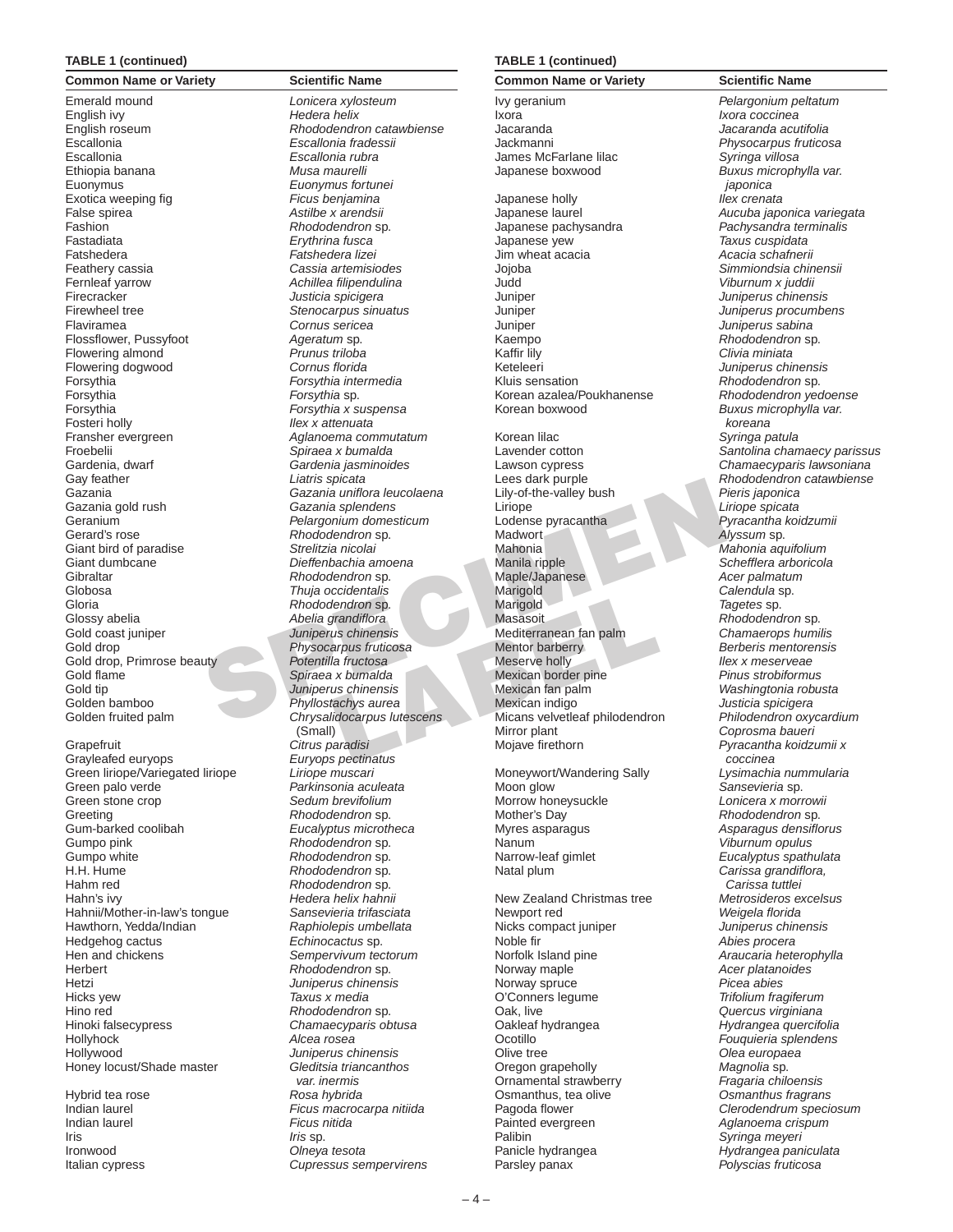#### **TABLE 1 (continued)**

Parsoni *Juniperus chinensis* Passion vine *Passiflora pfordtii* Pepin *Juniperus sabina* Pericat *Rhododendron* sp. Periwinkle *Vinca major* Periwinkle, Myrtle, dwarf *Vinca minor* Peter Pan lily of the Nile *Agapanthus africanus* Petunia *Petunia* sp. Philodendron *Philodendron selloum* Photinia *Photinia x fraseri* Pink clover *Polygonum capitatum* Pink lady *Raphiolepis indica* Pink pearl *Rhododendron* sp. Pink weigelia *Weigela florida* Pink, variegated, petite oleander *Nerium oleander* Plumosa *Juniperus horizontalis* President Lincoln *Rhododendron* sp. Privet/California *Ligustrum ovalifolium* Prize *Rhododendron* sp. Prostrate myoporum *Myoporum parvifolium* Purple elegans *Rhododendron catawbiense* Purple false eranthemum *Pseuderanthemum* 

Purple gem *Rhododendron* sp. Purple lantana (trailing) *Lantana sellowiana* Purple splendor<sup>or</sup> **Rhododendron**<br>
Purple trailing ice plant *Rhododendron* Purple trailing ice plant

Queen palm *Cocos plumosa* Raspberry ice *Bougainvillea* sp. Red pine *Pinus resinosa*

Rock rose *Cistus hybridus* Rose *Rosa* sp. Rose greely *Rhododendron*

Royal beauty *Cotoneaster dammeri* Royalty *Rhododendron* sp. Rubber tree *Ficus elastica decora* Russian olive *Elaeagnus angustifolia* Rutherfordiana Constance *Rhododendron* sp. Sago palm *Cycus revoluta* Saguaro cactus *Carnegiea gigantea* Salmon spray *Rhododendron* sp. Saltbrush *Atriplex* sp. Sandankwa viburnum *Viburnum suspensum* Sandwort *Arenaria verna* Sansanqua camellia *Camellia sasanqua* Sargent juniper *Juniperus chinensis* Sawara cypress *Chamaecyparis pisifera* Scarlet firethorn, Lalandei *Pyracantha coccinea*

# **Common Name or Variety <b>Scientific Name**

Mesembryanthernum<br>
Mengaharities and the star is the procedure of the procedure of the star is the percent of the percent of the creasing the creasing content of the creasing the creasing the creasing the creasing the crea *atropurpureum* Purple hopseed bush *Dodonea viscosa purplurea lampranthus* Pygmy date palm *Phoenix roebelenii* Pyracantha *Pyracantha graberi* Pyramidalis *Thuja occidentalis* Queen palm *Acrecastrum romanzoffianum* Radiator plant *Peperomia scandens* Red bearberry *Arctostaphylos uva-ursi* Red box gum *Eucalyptus polyanthemos* Red bud *Cercis canadensis* Juniperus virginiana Red fountain grass *Pennisetum setaceum* Red gum *Eucalyptus rostrata* Red ruffle *Rhododendron* sp. Red spike ice plant *Mesembryanthemum spectabilis* Red twig dogwood *Cornus sericea* Red wing *Rhododendron* sp. Red Yucca *Hesperaloe parviflora* Rhododendron *Rhododendron formosa* Road runner *Rhododendron* sp. Rose ice plant *Drosanthemum hispidum (Mesembryanthemum hispidum)* Rosebud *Rhododendron* sp. Rosemary dwarf *Rosmarinus officinalis prostratus* Roseum elegans *Rhododendron catawbiense* Roseum superbum *Rhododendron catawbiense*

#### **TABLE 1 (continued)**

Scotch heather *Calluna vulgaris* Scotch pine *Pinus sylvestris* Sedum *Sedum spectabile* Sedum *Sedum x rubrotinctum* Senna *Cassia sturtii* Serbian spruce *Picea omorika* Shield fern *Polystichum capense* Shoe-string acacia *Acacia stenophylla* Shore juniper *Juniperus conferta* Showy crabapple Siebold *Euonymus alata* Silk oak *Grevillea robusta* Silver King *Euonymus japonica* Silver maple *Acer saccharinum* Silver Queen evergreen *Aglanoema commutatum* Skandia *Juniperus sabina* Slender deutzia *Deutzia gracilis* Snow *Rhododendron* sp. Snow in summer *Cerastium tomentosum* Snowmound spirea *Spiraea nipponica* Sour orange *Citrus aurantium* Spanish dagger *Yucca gloriosa* Spider flower *Grevillea rosmarinifolia* Spreading cotoneaster *Cotoneaster divaricatus* Spreading euonymus *Euonymus kiautschovica* Sprenger asparagus *Asparagus densiflorus* Star magnolia *Magnolia stellata* **Stewartstonian** *Rhododendron* sp. Swamp immortelle *Erythrina fusca* **Sweetheart Rhododendron sp.** Sword fern *Nephrolepsis exaltata* Tabor **Rhododendron** sp. Tahitian gardenia *Gardenia taitensis* Tallhedge buckthorn Techny *Thuja occidentalis* Techny American arborvitae *Thuja occidentalis* Texas privet *Ligustrum texanum* Thayeri yew *Taxus x media* Threadleaf coreopsis *Coreopsis verticillata* Ti *Cordyline terminalis* Tortuosa corkscrew willow *Salix matsudana* Torulosa *Juniperus chinensis* Tradition *Rhododendron* sp. Treubili ribbon evergreen *Aglanoema commutatum* Variegated firethorn *Pyracantha angustifolia* Variegated hosta *Hosta lancifolia* Variegated mirror plant *Coprosma repens* Viburnum *Viburnum odoratissium* Viburnum/Japanese snowball *Viburnum japonicum* Viburnum/willowwood *Viburnum x rhytidophylloides* Vicari *Ligustrum x Vicari* Waffle plant/Metallic plant *Hemigraphis* sp. Water willow *Jacobinia ghiesbreghtiana* Wax myrtle *Myrica cerifera* Weeping dagger *Yucca pendula* Weeping forsythia *Forsythia suspensa* Weeping willow *Salix alba* Welleri *Buxus sempervirens* Western/Ponderosa pine *Pinus ponderosa* Wheelers dwarf, variegated White African daisy *Osteospermum* 

White cedar *Thuja occidentalis* Willow acacia *Acacia saligna* Willow-leafed acacia *Acacia salacina* Windmill palm *Chamaerops excelsa* Woodwardii *Thuja occidentalis* Xylosma *Xylosma senticosa*

**Common Name or Variety <b>Scientific Name** Shasta daisy *Chrysanthemum x superbum* Sprengeri *Asparagus densiflorus* Star jasmine *Trachelospermum jasminoides*  $Dian thus$  barbatus Texas sage *Leucophyllum frutescens fruticosum alba* White cascade *Rhododendron* sp. White cattawba *Rhododendron catawbiense* Willowleaf cotoneaster *Cotoneaster salicifolius franch* Witchita blue *Juniperus scopulorum*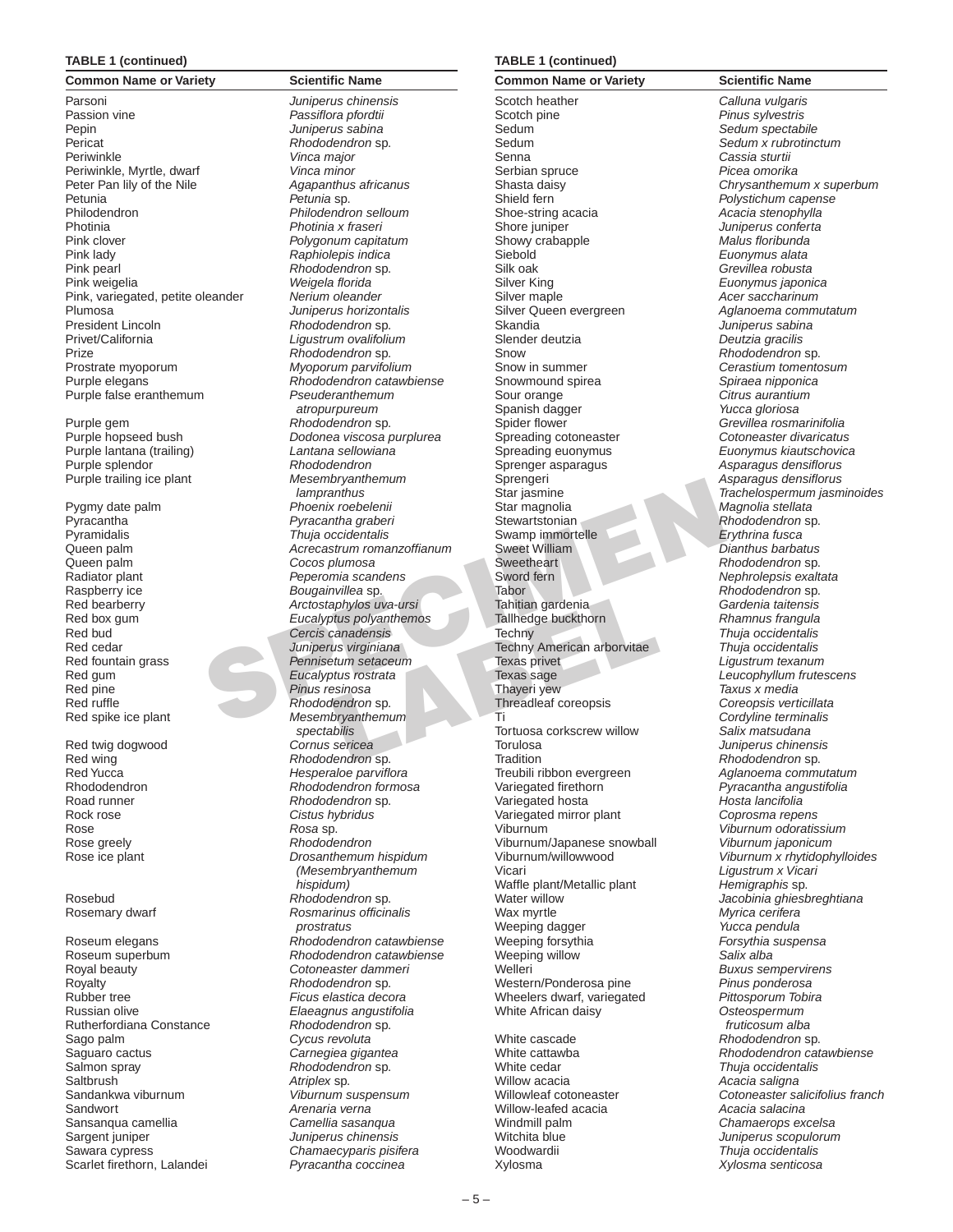#### **TABLE 1 (continued)**

| <b>Common Name or Variety</b> | <b>Scientific Name</b> |
|-------------------------------|------------------------|
| Yellow bells                  | Tecoma stans angustate |
| Yellow oleander tree          | Thevetia peruviana     |
| Yew pine                      | Podocarpus macrophylla |
| Yucca                         | Yucca filamentosa      |
| Zinnia                        | Zinnia sp.             |

## **TABLE 2**

DIRECTED APPLICATIONS are recommended to minimize the foliar injury of the ornamentals shown in the list below:

- When possible and plant growth habit allows, applications should be made as a **directed spray** to the plants listed below.
- Limited testing of the same plants has shown phytotoxicity of up to 20% when ORNAMEC herbicide is applied **over-the-top** at label rates.

| <br>.                       |
|-----------------------------|
| African bush-daisy          |
| Arcadia                     |
| <b>Blue Pacific</b>         |
| Blue rug                    |
| Broadmoor                   |
| <b>Bugle weed</b>           |
| Cats claw, Yellow trumpet   |
| Chinese snowball            |
| Columbine                   |
| Eureka<br>Fetterbush        |
| Fraser fir                  |
| Gallery                     |
| Gazania                     |
| Green carpet                |
| Green fountain grass        |
| Grey owl                    |
| Heavenly bamboo             |
| Hughes                      |
| Indica                      |
| Japanese honeysuckle        |
| Japanese privet             |
| Juniper                     |
| Kurume                      |
| Lavender star plant         |
| Lemon-scented gum           |
| Leyland cypress             |
| Lilac                       |
| Maki                        |
| Maney                       |
| Massangeana, dracaena       |
| Mondo grass                 |
| Nana                        |
| Old gold                    |
| Oleander<br>Oyster plant    |
| P.J.M.                      |
| Pathfinder                  |
| Pfitzerana                  |
| Philodendron                |
| Pineapple guava             |
| Prickly pear cactus         |
| Prostrata                   |
| Red maple                   |
| Redroot                     |
| Robusta                     |
| Ruellia                     |
| Scandia                     |
| Sky rocket                  |
| Spearmint                   |
| Spring cinquefoil           |
| Strawberry tree             |
| Tamariseifolia              |
| Temple tree                 |
| Tricolor dracaena           |
| Vanhoutte spirea            |
| Variagata                   |
| Variegated ajuga<br>Webberi |
| Weeping bottle-brush        |
| Welchii                     |
|                             |

**Common Name or Variety <b>Scientific Name** African bush-daisy *Gamolepis chrysanthemoides* Arcadia *Juniperus sabina* Blue Pacific *Juniperus conferta* Blue rug *Juniperus horizontalis* Broadmoor *Juniperus sabina* Bugle weed *Ajuga variegata* Begonia tweediana Chinese snowball *Viburnum macrocephalum* Aquilegia hybrida **Rhododendron obtusum** Leucothoe axillaris Fraser fir *Abies fraseri* Gladiolus x hortulanus Gazania *Gazania ringens* Herniaria glabra Pennisetum setaceum Juniperus virginiana Heavenly bamboo *Nandina domestica* Juniperus horizontalis Indica *Rhododendron indicum* Lonicera japonica Ligustrum japonicum Juniper *Juniperus japonica* **Rhododendron obtusum** Grewia caffra Lemon-scented gum *Eucalyptus citriodora* Leyland cypress *Cupressocyparis leylandii* Syringa chinensis Podocarpus macrophyllus Maney *Juniperus chinensis* Massangeana, dracaena *Dracaena fragans* Mondo grass *Ophiopogon japonicum* Nana *Juniperus chinensis* Juniperus chinensis Oleander *Nerium oleander standard* Rhoeo spathacea Rhododendron sp. Juniperus scopulorum Juniperus chinensis Philodendron *Philodendron* sp. Feijoa sellowiana **Opuntia** sp. Juniperus chinensis Acer rubrum Redroot *Ceonothus griseus* Robusta *Juniperus chinensis* Ruellia *Ruellia ciliosa* Scandia *Juniperus sabina* Juniperus virginiana Juniperus chinensis Potentilla verna Arbutus unedo Tamariseifolia *Juniperus sabina* Plumeria acuminata Tricolor dracaena *Dracaena marginata* Spiraea x vanhoutteii Variagata *Juniperus horizontalis* Ajuga reptans Juniperus horizontalis

 $Callistemon$  viminalis  $J$ uniperus scopulorum

#### **TABLE 2 (continued)**

| <b>Common Name or Variety</b>                             | <b>Scientific Name</b>                                                                         |
|-----------------------------------------------------------|------------------------------------------------------------------------------------------------|
| White lantana<br>Willow<br>Wiltonii<br>Youngtown compacta | Lantana montevidensis<br>Salix caroliniana<br>Juniperus horizontalis<br>Juniperus horizontalis |
|                                                           |                                                                                                |

#### **TABLE 3**

DIRECTED APPLICATIONS are recommended to minimize the foliar injury of the ornamentals shown in the list below:

- When possible and plant growth habit allows, applications should be made as a **directed spray** to the plants listed below.
- Limited testing of the same plants has shown phytotoxicity of up to 50% when ORNAMEC herbicide is applied **over-the-top** at label rates.

| ety | <b>Scientific Name</b>     | <b>Common Name or Variety</b> | <b>Scientific Name</b>        |
|-----|----------------------------|-------------------------------|-------------------------------|
|     |                            | Acacia                        | Acacia latifolia              |
|     | Gamolepis chrysanthemoides | Armstrongii                   | Juniperus chinensis           |
|     | Juniperus sabina           | Baby rubber plant             | Peperomia obtusifolia         |
|     | Juniperus conferta         | <b>Bleeding heart</b>         | Dicentra spectabilis          |
|     | Juniperus horizontalis     | Bottle tree                   | <b>Brachychiton populneus</b> |
|     | Juniperus sabina           | <b>Burkii</b>                 | Juniperus virginiana          |
|     | Ajuga variegata            | Carrot wood                   | Cupaniopsis anacardioipes     |
|     | Begonia tweediana          | Chinese crenate croton        | Exococaria cochichinensis     |
|     | Viburnum macrocephalum     | Cordyline                     | Cordyline stricta             |
|     | Aquilegia hybrida          | Coromandel                    | Asystasia gangetica           |
|     | Rhododendron obtusum       | Desert broom                  | Baccharis sarothroides        |
|     | Leucothoe axillaris        | Eucalyptus                    | Eucalyptus nicholii           |
|     | Abies fraseri              | Excelsa strieta               | Juniperus scopulorum          |
|     | Gladiolus x hortulanus     | Fiddlewood                    | Citharexylum spinosum         |
|     | Gazania ringens            | Formosa                       | Rhododendron indicum          |
|     | Herniaria glabra           | Fragrant sumac                | Rhus aromatica                |
|     | Pennisetum setaceum        | <b>Hearts and flowers</b>     | Aptenia cordifolia            |
|     | Juniperus virginiana       | Hersey red                    | Rhododendron obtusum          |
|     | Nandina domestica          | <b>Hibiscus</b>               | Hibiscus lepenk               |
|     | Juniperus horizontalis     | Hino pink                     | Rhododendron obtusum          |
|     | Rhododendron indicum       | Hinodegeri                    | Rhododendron obtusum          |
|     | Lonicera japonica          | Jade plant                    | Crassula argentea             |
|     | Ligustrum japonicum        | Janet Craig/Warneckii         | Dracaena deremensis           |
|     | Juniperus japonica         | Karen                         | Rhododendron poukhanense      |
|     | Rhododendron obtusum       | Kings crown                   | Justicia carnea               |
|     | Grewia caffra              | Laurel-leaved thunbergia      | Thunbergia laurifolia         |
|     | Eucalyptus citriodora      | Marble Queen pothos           | Epipremnum aureum             |
|     | Cupressocyparis leylandii  | Mexican evening primrose      | Oenothera berlandieri         |
|     | Syringa chinensis          | Pinkhead knotweed             | Polygonum capitatum           |
|     | Podocarpus macrophyllus    | Red justicia                  | Odontonema strictum           |
|     | Juniperus chinensis        | Senna                         | Cassia condolioma             |
|     | Dracaena fragans           | Shrimp plant                  | Justicia brandegeana          |
|     | Ophiopogon japonicum       | Slipper flower                | Pedilanthus tithymaloides     |
|     | Juniperus chinensis        | Sonoran palo verde            | Cercidium praecox             |
|     | Juniperus chinensis        | Southern magnolia             | Magnolia grandiflora          |
|     | Nerium oleander standard   | Spiny Greek                   | Juniperus scopulorum          |
|     | Rhoeo spathacea            | Swedish ivy                   | Plectranthus australis        |
|     | Rhododendron sp.           | Sweet acacia                  | Acacia farnesiana             |
|     | Juniperus scopulorum       | Tifblue blueberry             | Vaccinium ashei               |
|     | Juniperus chinensis        | Umbrella plant                | Cyperus alternifolius         |
|     | Philodendron sp.           | White ice plant (trailing)    | Mesembryanthemum              |
|     | Feijoa sellowiana          |                               | delosperma alba               |
|     | Opuntia sp.                | White shrimp plant            | Justicia betonia              |
|     | Juniperus chinensis        | Yellow shrimp plant           | Pachystachys lutea            |

#### **TABLE 4**

DIRECTED APPLICATIONS are recommended to minimize the foliar injury of the ornamentals shown in the list below:

- When possible and plant growth habit allows, applications should be made as a **directed spray** to the plants listed below.
- Limited testing of the same plants has shown phytotoxicity greater than 50% when ORNAMEC herbicide is applied **over-the-top** at label rates.

| <b>Common Name or Variety</b> | <b>Scientific Name</b> |
|-------------------------------|------------------------|
| Australia tree fern           | Alsophia australis     |
| Bar harbor                    | Juniperus horizontalis |
| <b>Birch/River</b>            | Betula nigra           |
| Blue chip                     | Juniperus horizontalis |
| Blue haven                    | Juniperus scopulorum   |
| Boulevard falsecypress        | Chamaecyparis pisifera |
| Chandelier plant              | Kalanchoe tubiflora    |